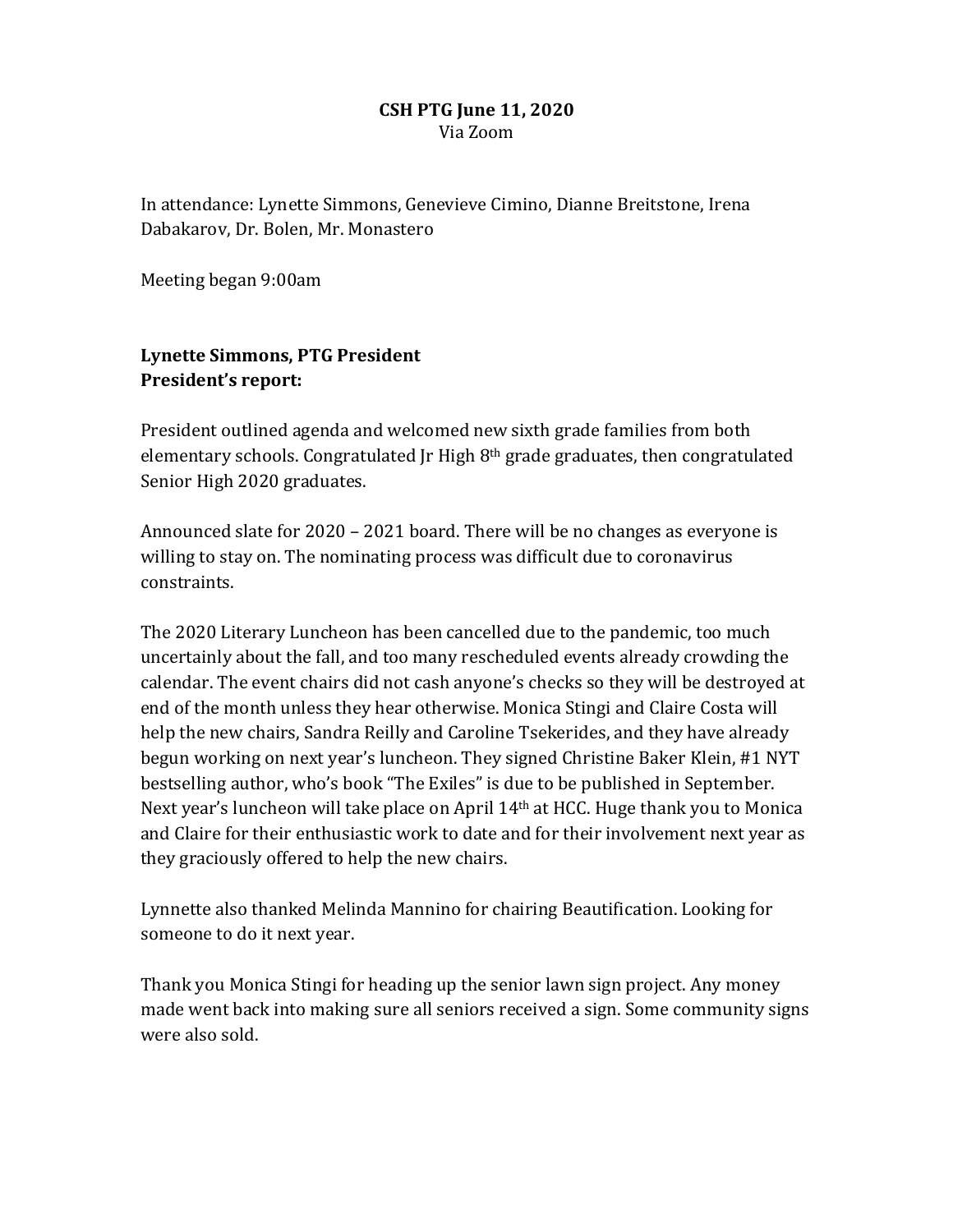#### **Genevieve Cimino, PTG Treasurer**

#### **Treasurer's Report:**

Since the Literary Luncheon was cancelled, there's been a negative impact on the PTG financials. We began with \$31,100 in the beginning of the 2020 school year, and will have  $$22,000$  to begin 2021, giving us a  $$10,000$  deficit. This shortfall will force the board to be fiscally conservative in the next school year. We're unable to contribute to Cultural Arts due to the Literary Luncheon cancellation of 2020. Sandra Reilly has been notified. The PTG received back its deposit. The school district also provides funding and will do so again this year, no amount yet advised. If every family purchases a PTG membership, no fundraiser will be needed, and the shortfall would be erased. Membership is very important to us at this financial stage.

Senior scholarships went ahead for four seniors for \$250 each.

The PTG made some money from the signs, not much.

## **Dianne Breitstone, PTG Membership Chair**

Membership is more important than ever. There are approximately 600 families in the school. We received about 300 PTG membership families this past year. Fee is now \$40 for membership beginning in 2020 - 2021. This money will help us with all our programs, beautification, etc. Membership entitles you to weekly emails, PDF directory, and the PTG's support of all the programs, which enhance a student's experience. Dianne is happy to answer any emailed questions.

## **Dr. Bolen, School Principal**

Eight e-mailed questions received, two and three are similar:

1. Will the 8<sup>th</sup> grade DC trip move forward? Fall looks not possible; it will most likely be combined with  $20218$ <sup>th</sup> grade in the spring of 2021. Not yet definite, but looking at this strongly.

2. How will learning be different next year? There is a district wide task force to study opening plans. Traditional model w/ social distancing regulations, one-way hallways, reduced use of lockers, alternating days, online learning when home vs. days in school, less students per classroom, all not yet determined. Depends upon if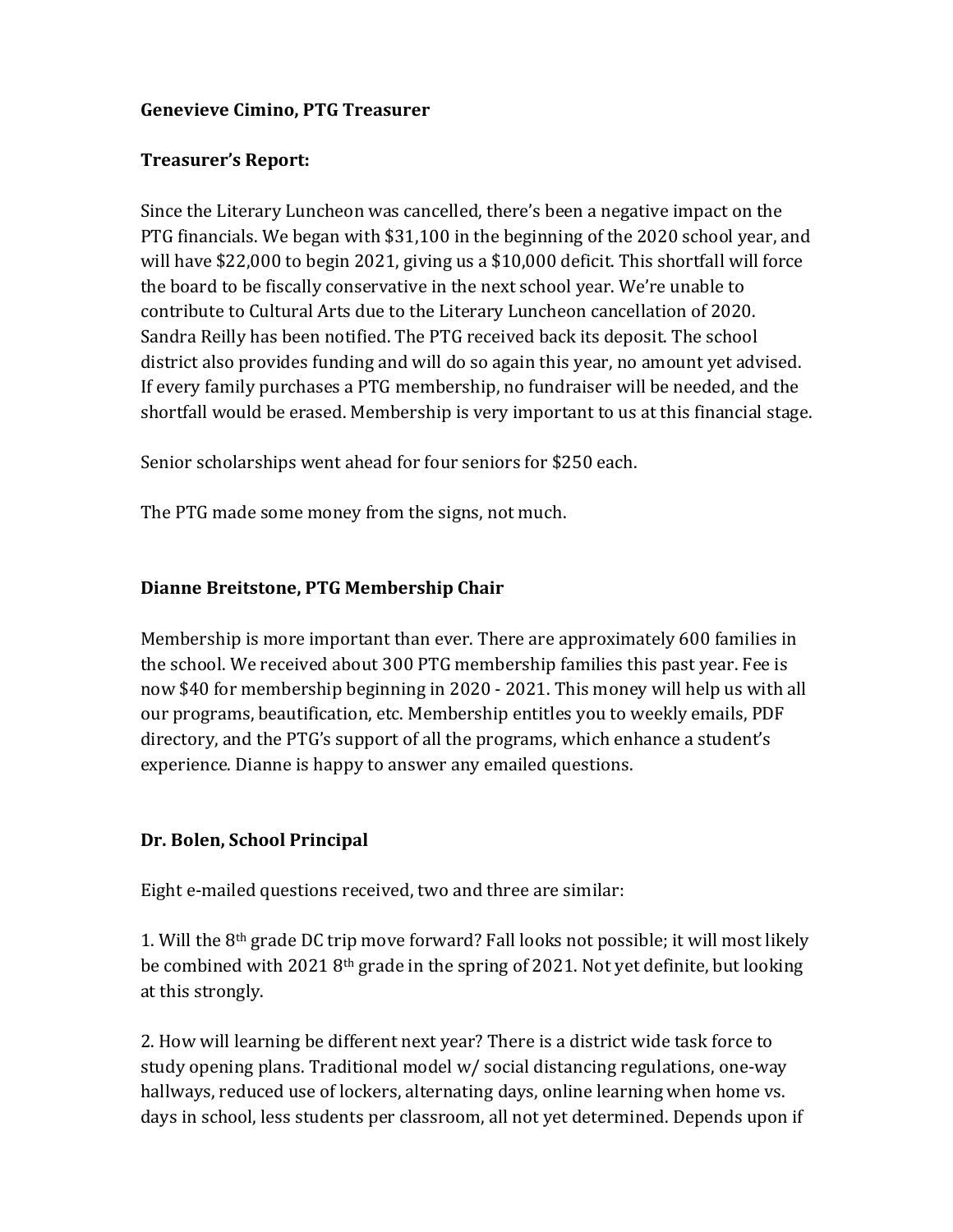we're in phase 4 when schools open. If school can't open due to state regulations, online distance learning will occur, but will be different than this past spring, during which the "emergency distance learning" plan was implemented. As the school year of 2019 - 2020 began with classroom instruction through early March, policies and procedures in classrooms were already in place, teachers knew their students, and AP teachers were readying kids for their AP exams. In the fall, the teachers won't know their students who also won't know each other, so things need to be different. May break day into two parts: periods 1 to 4, then 5 to 9 alternating days, so more time with teachers. This will be used for both a second wave and a non-opening in Sept. This is something new. Members of the administration, board, and parents are on the task member board. They plan on sending out surveys to families and teachers, then spending the summer outlining their plan.

3. How will school look next year? Many unknowns. Not sure how it's going to go due to virus spikes from social gatherings and protest marches. They're early in the planning stages but want a safe school environment, with an appropriate level of instruction. Dr. Bolen thinks this time next year everyone will be back in the building. 

Emotional affects of social distance learning include no camaraderie, decreased emotional well being, etc. Pupil personnel district wide is looking at this. Some students enjoy distance learning, others not. Fourteen weeks out of school so far. Getting students back into a routine both at home and at school when full time in person instruction begins needs to be addressed. Large transition.

4. Why let teachers go when more need to be hired to social distance next year? Teachers have been excessed. 3 years ago over 950 students, next year about 800. Loss of 150 students. Staffing is based upon number of students in the schools and number of courses and sections that are being run. If we need to social distance they will try to bring back extra staff as they can if necessary.

5. Plans for lunchroom/cafeteria – how will food be handled? They're waiting for state guidance on this. Move lunch to new gym, students sit six feet apart, kids just bring lunch, order day before from limited menu -- all of these things are being considered and are awaiting guidance from the state.

6. Incoming  $7<sup>th</sup>$  graders -- no in person orientation.

Last week Miss Waters, Dr. B and  $7<sup>th</sup>$  grade teachers zoomed with  $6<sup>th</sup>$  grade students in math classes. Reintroduced themselves and took questions. Also put together a presentation, which include video links, which included the building and some